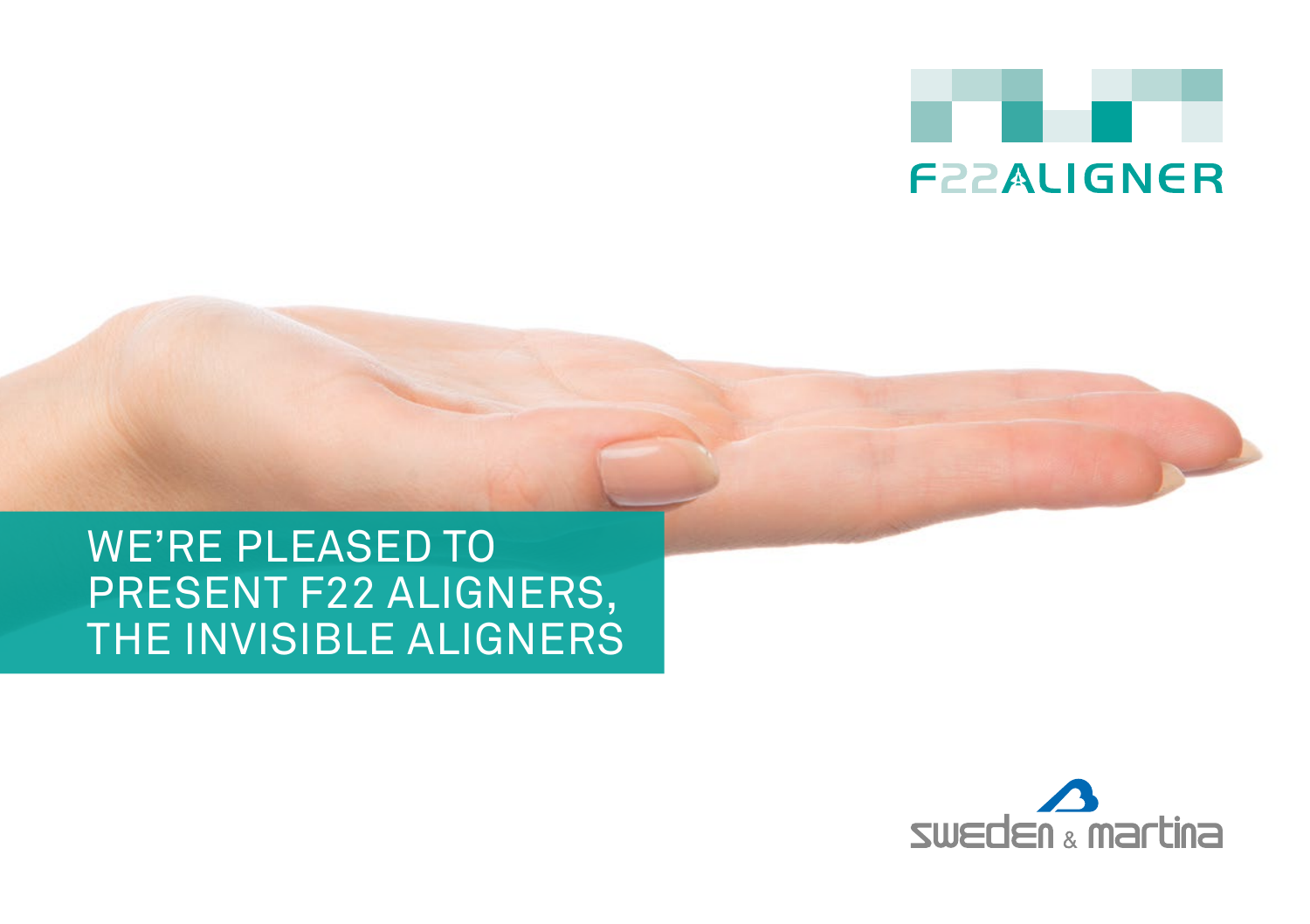"Nobody notices I'm wearing an appliance. I never thought this dream would come true".

# THE INVISIBLE SOLUTION FOR A PERFECT SMILE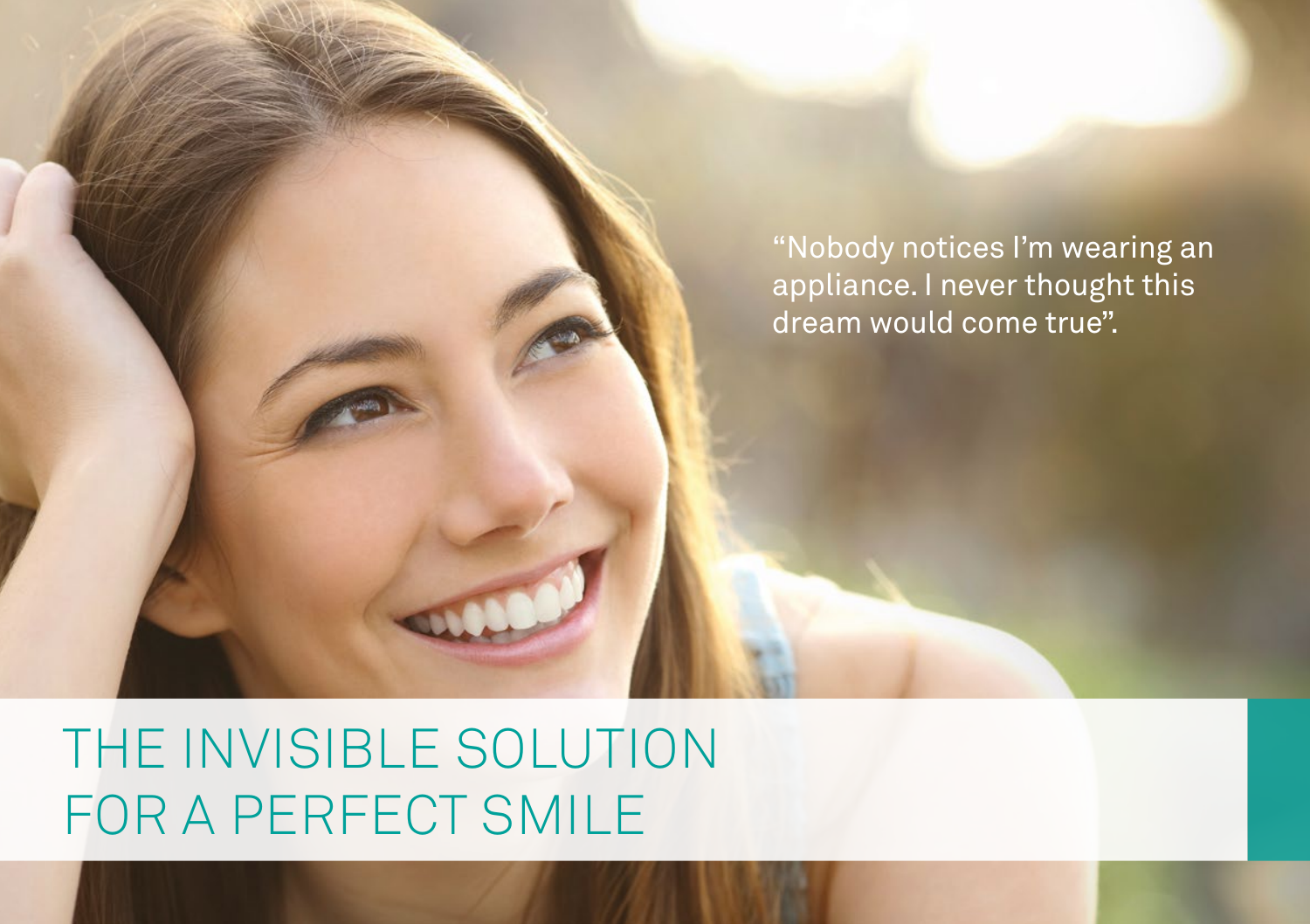### FEEL FREE TO SHOW YOUR SMILE

### You can find the smile you've always wanted with an invisible and comfortable treatment.

With the new F22 system, you'll receive a series of thin removable aligners that are custom-made using an exclusive extratransparent plastic material, so that they can guide the gradual and progressive movement of your teeth towards the desired position, giving you an aesthetically and functionally optimal occlusion.

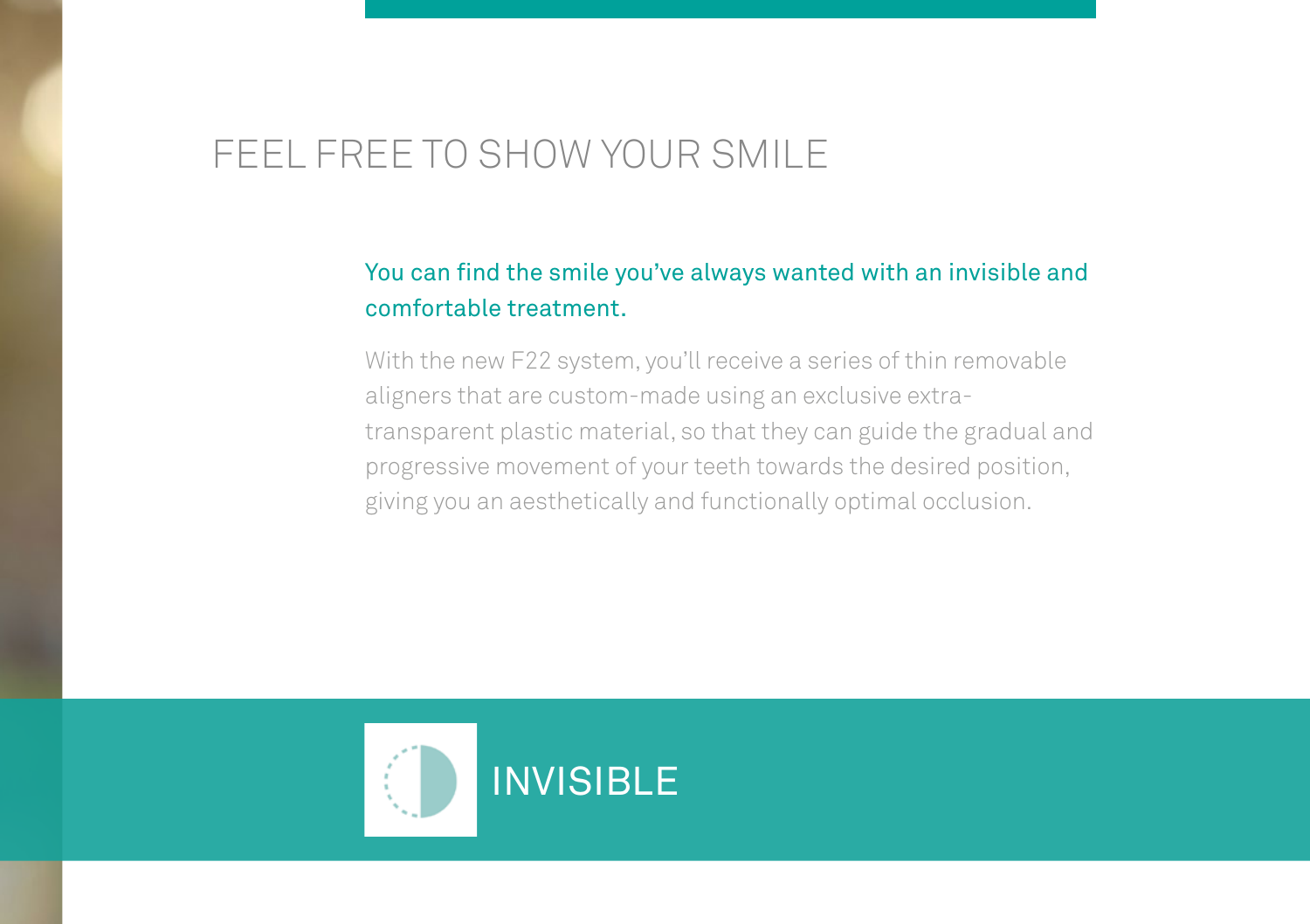## NOBODY WILL NOTICE THAT YOU'RE WEARING ALIGNERS, BECAUSE F22 IS TRULY TRANSPARENT.

### And the rounded edges of F22 aligners are also finished with particular care, using a new technique.

You can wear them with the confidence of never needing to change your habits, without feeling any kind of discomfort and with the certainty of results that are 100% predictable. F22 is not only an invisible therapeutic option that is an alternative to conventional devices. The highly elastic material from which it is made is able to transmit light and constant forces to ensure even more rapid and comfortable treatment.

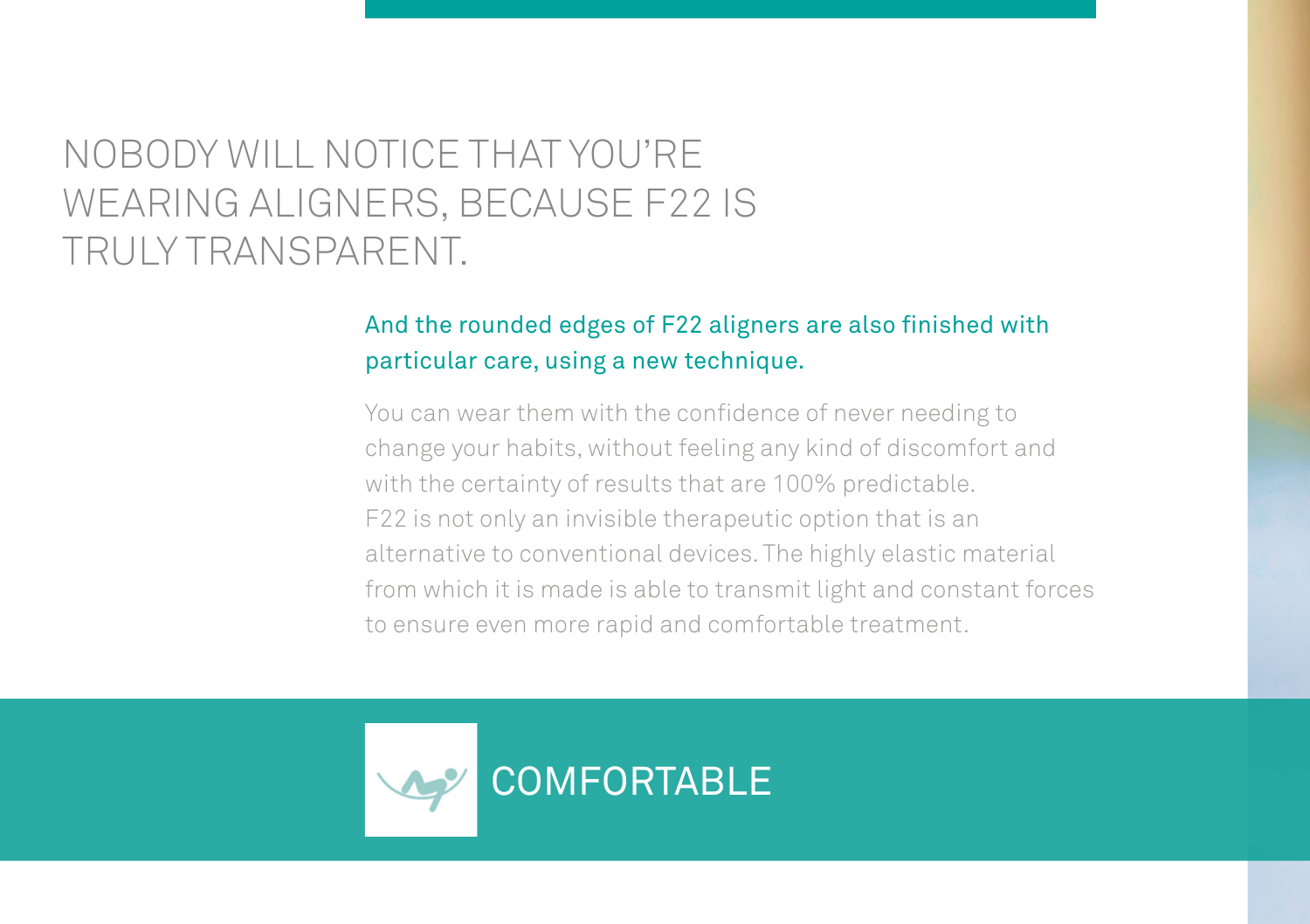"I always wear them but they never bother me. F22 aligners are really soft and comfortable".

# THE TRANSPARENT CHOICE FOR A CONFIDENT SMILE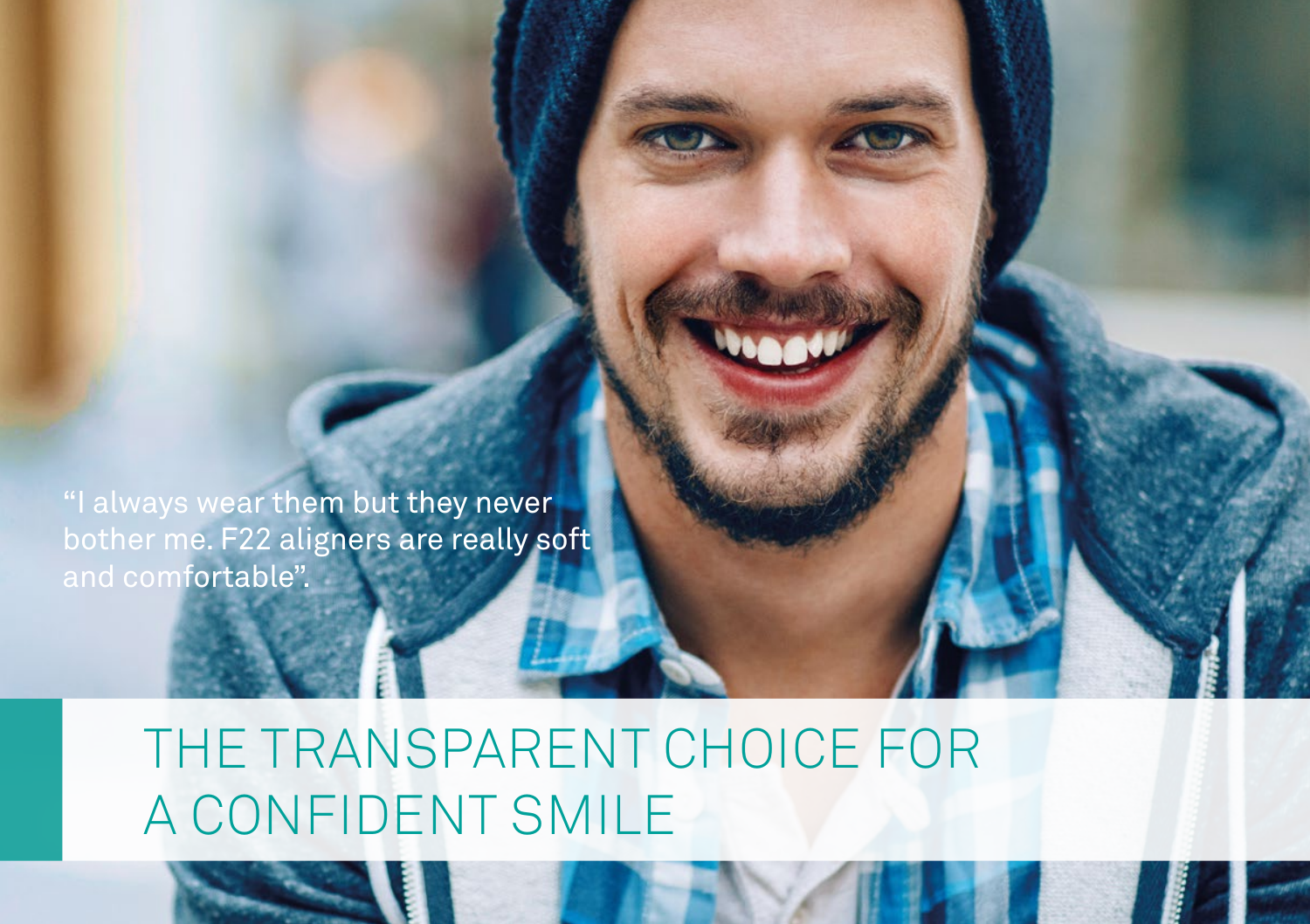"After treatment with F22 aligners, I can finally let everyone see my smile without limitations. It was so quick and easy!".

EASY TO USE, WITH EFFECTIVE RESULTS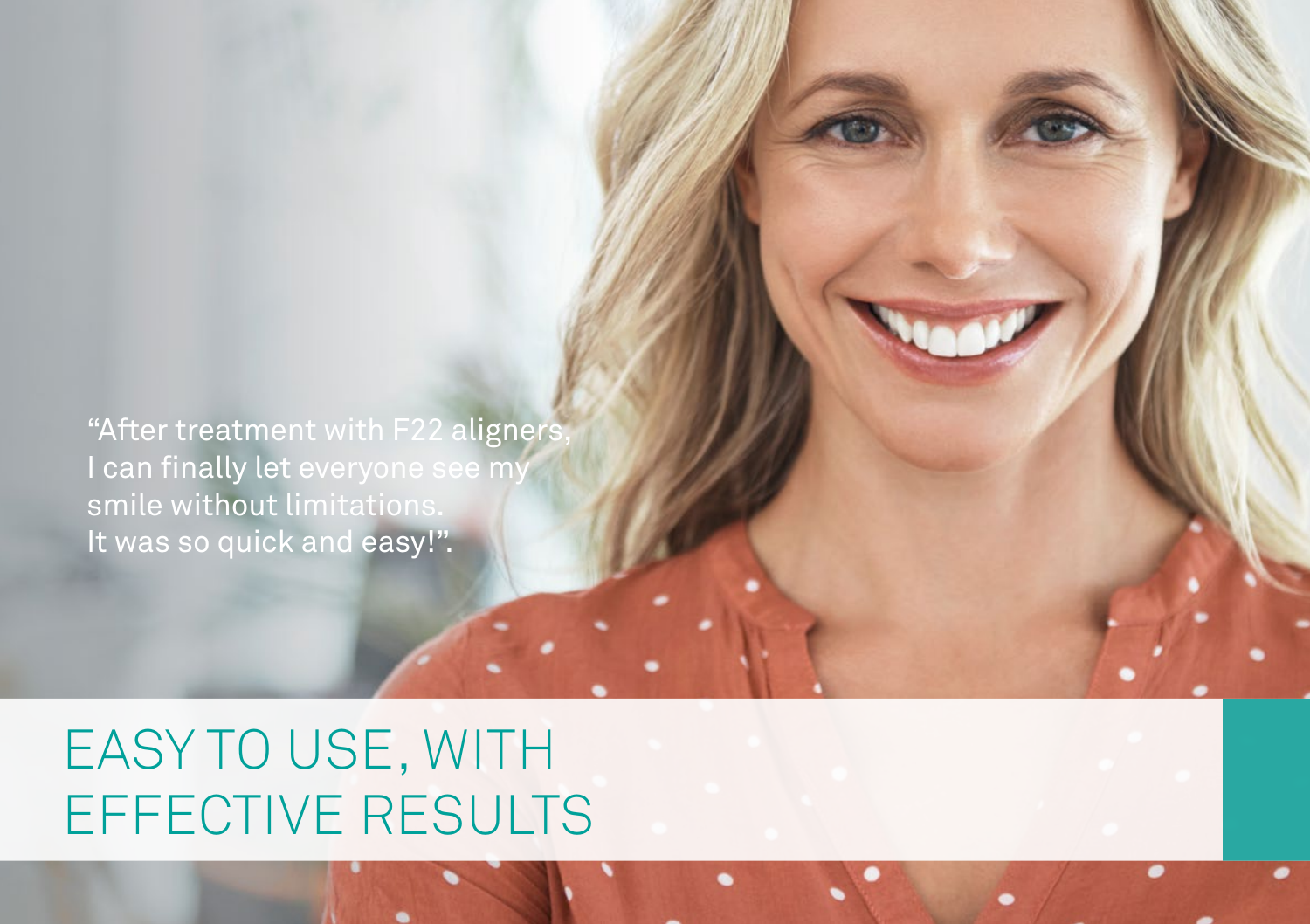### DIGITAL PRECISION THROUGHOUT THE ENTIRE TREATMENT: EASY TO USE, WITH EFFECTIVE RESULTS

Thanks to direct contact between the aligners and your dental arch, control over tooth movements is extremely precise, and the results are totally predictable. In fact, F22 aligners fit the morphology of your dental arch with exceptional precision.

Ask your dentist to show you your treatment plan by watching the three-dimensional video, which will illustrate the progressive movement of your teeth until you reach the smile you've always wanted.

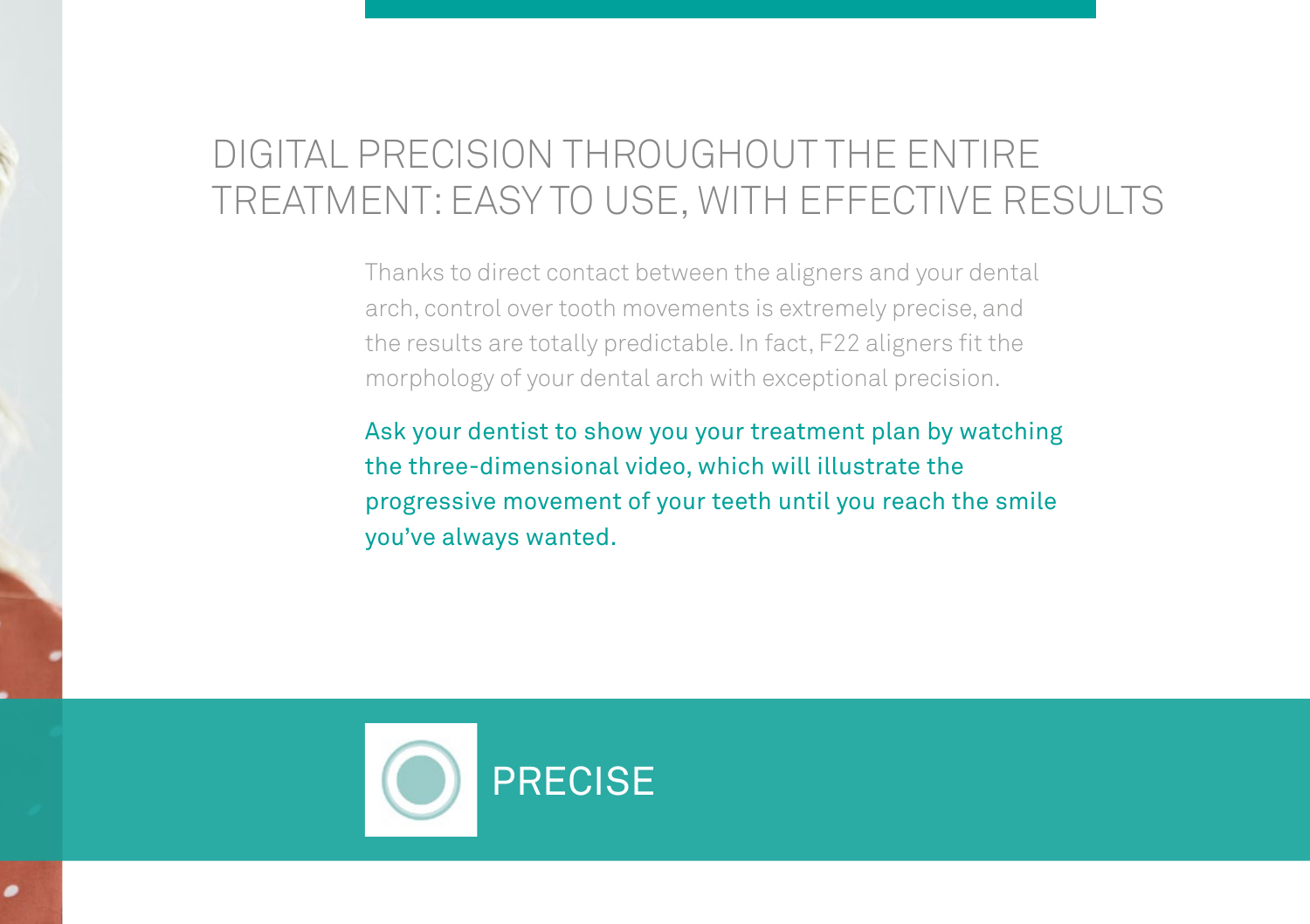## TRUST IN SCIENTIFIC RESEARCH: F22 ALIGNERS ARE DEVELOPED, DESIGNED AND PRODUCED IN ITALY USING THE MOST ADVANCED TECHNOLOGIES AVAILABLE

22 years of clinical experience and 14 years of research by Ferrara University have created an innovative product that gives back a natural smile to all adolescents and adults affected by malocclusions.

The planning of every single case is studied analytically by the same team that developed the F22 system. Its components instead are produced using advanced technologies by Italy's leading multinational in the dental manufacturing sector, reducing times and costs.

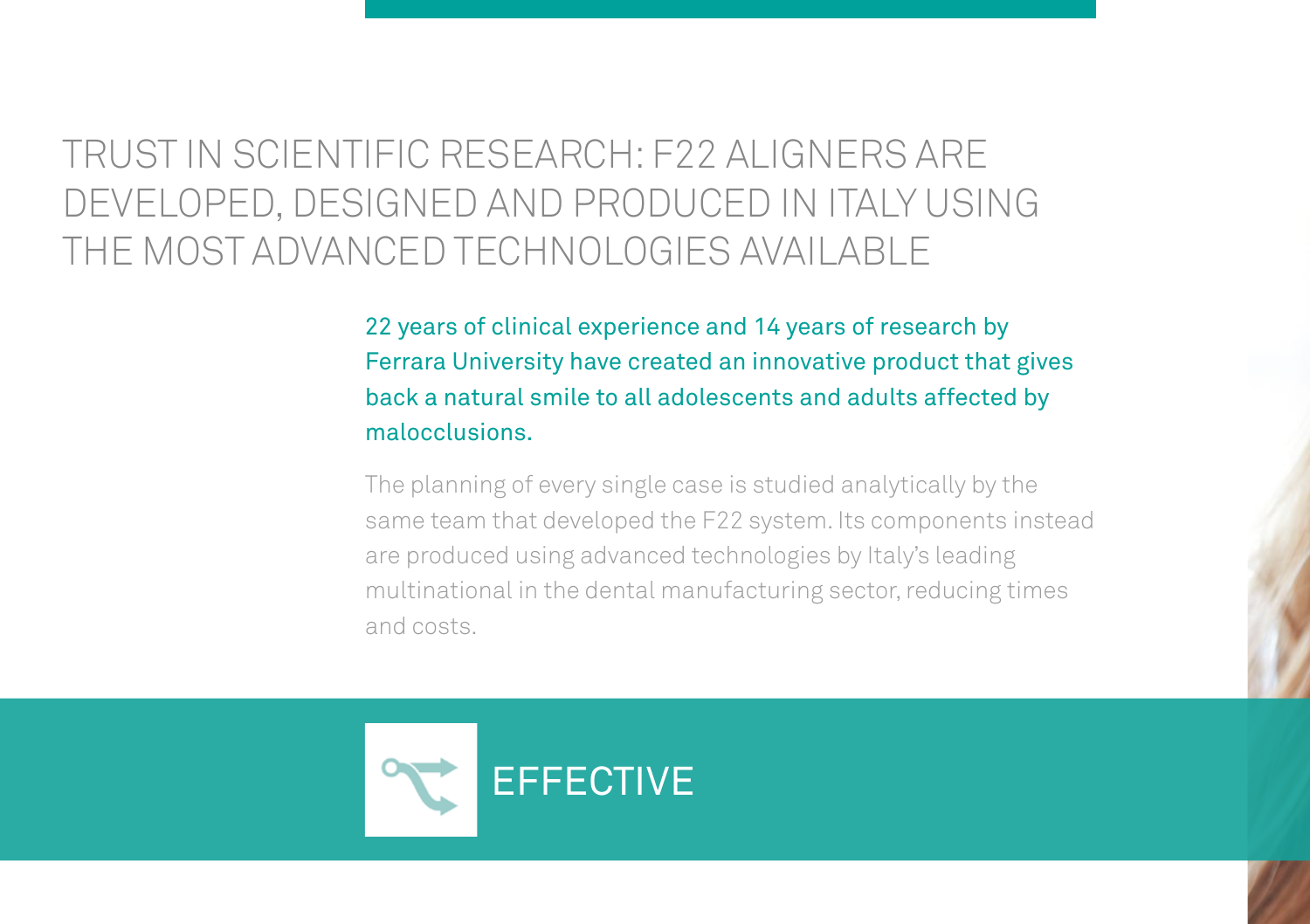"We're very enthusiastic about our choice of F22 aligners. Our new smile makes us feel a lot more confident!".

DEVELOPED, DESIGNED AND PRODUCED IN ITALY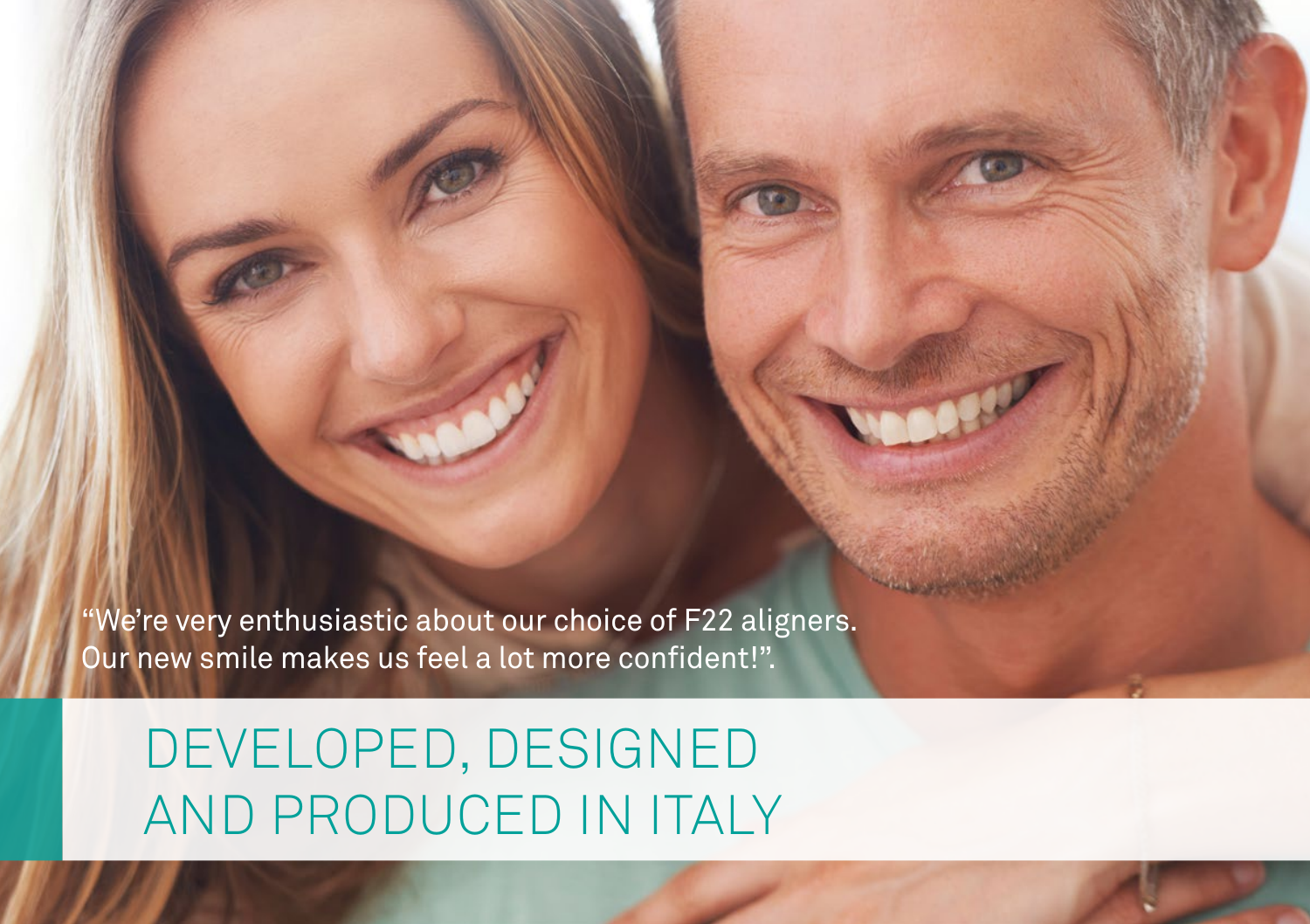# FREQUENTLY-ASKED QUESTIONS

#### How long does the treatment last?

The time necessary to complete the treatment varies significantly according to the complexity of each case, but generally it lasts between 8 and 16 months. Discuss the options and possible treatment plans with your dentist.

### Why does it work?

Aligners control the degree and times of tooth movement. Movements of the teeth occur delicately, in a controlled and gradual manner.

In every phase only a certain number of teeth must be allowed to move, as defined by the initial treatment plan. The result is a system of light and constant forces that are highly effective in moving the teeth to the required position.

#### What material are F22 aligners made from?

The F22 system is produced digitally using a resistant, elastic and biocompatible thermoplastic material that is certified for medical applications.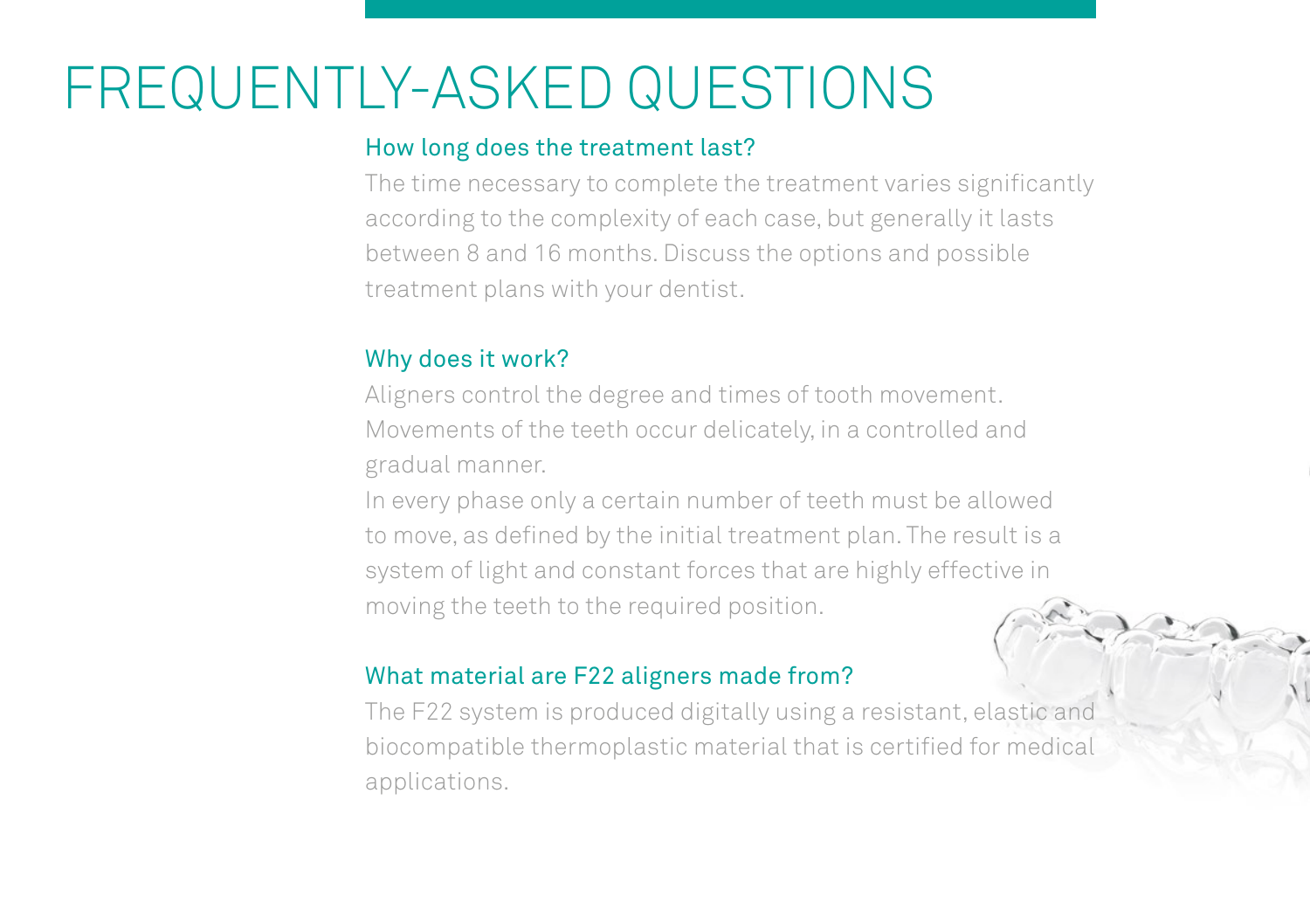### How often will I need to return to my dentist during treatment with F22?

Appointments with F22 patients are usually very quick and are made every 4–6 weeks, to allow the practitioner to check the progress of treatment and to consign the next pair of aligners.

#### What should I do during meals?

F22 aligners are removable, and they are strongly recommended not to be worn while eating, to prevent them from being stained by food colouring pigments. This is a great advantage from the viewpoint of oral hygiene with respect to conventional devices with brackets and wires.

Before wearing your aligners again, remember to clean your teeth thoroughly and correctly.

ASK YOUR DENTIST TO SHOW YOU YOUR TREATMENT PLAN BY WATCHING THE THREE-DIMENSIONAL VIDEO, WHICH WILL ILLUSTRATE THE PROGRESSIVE MOVEMENT OF YOUR TEETH UNTIL YOU REACH THE SMILE YOU'VE ALWAYS WANTED.